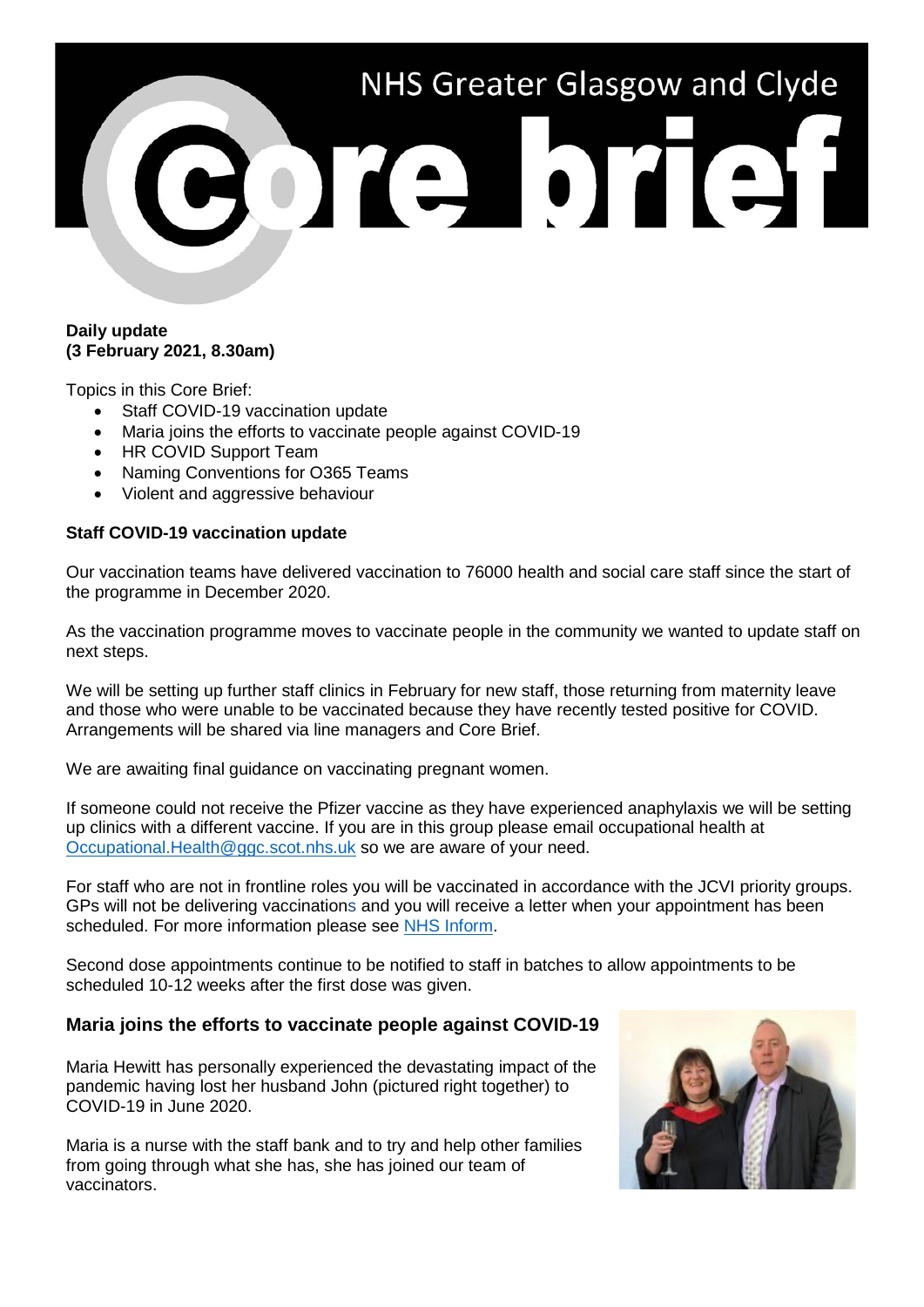She said: "I want to keep giving back to honour John's memory. He was always trying to help others, that's the kind of person he was. He was a humbled, caring, and decent man who would always encourage me to help others as he did.

"By doing the vaccinations I am helping in a very small, but important way in reducing the transmission of this virus, the hospitalisations and the number of deaths."

Maria's story is a stark reminder of why it is extremely important why we all follow the rules to help keep ourselves, our families and colleagues safe during this pandemic.

It is essential that we all adhere to the [social distancing guidance](https://www.nhsggc.org.uk/your-health/health-issues/covid-19-coronavirus/for-nhsggc-staff/social-distancing-in-the-workplace/) at all times, comply with the two metres distance, including on breaks, in changing areas and common areas in buildings. For tasks where two metres social distancing cannot be achieved, appropriate PPE including a GGC issued Fluid Resistant Surgical Mask should be worn.

Staff should also clean their hands regularly throughout the day, including when you arrive at work, before and after eating, and when you leave work.

#### **HR COVID Support Team**

Did you know?

• The latest guidance in relation to carry over of annual leave for 2020-21 into 2021-22 has now been published. It sets out requirements for managers to agree a programme of usage over the course of the year and the need to ensure that plans are put in place to encourage phased use of this across all areas. Where possible, staff should utilise their entitlement to annual leave as it is important that staff are allowed time away from work to rest and recuperate. Maintaining the wellbeing of staff during the pandemic is essential and all efforts must continue to allow staff to take their annual leave.

The circular can be accessed via the [staff FAQ's.](https://www.nhsggc.org.uk/media/264776/faqs-staff-covid.pdf)

• Management Quick Guide V.8 has been updated to include examples of COVID absence recording on SSTS.

If you would like support or guidance on anything mentioned above please do not hesitate to contact the team by email at [staff.covid19@ggc.scot.nhs.uk.](mailto:staff.covid19@ggc.scot.nhs.uk)

# **Naming Conventions for O365 Teams**

O365 Teams was rapidly deployed in March to help maintain staff communications during COVID-19. At the time of deployment there was little guidance available to staff regarding naming conventions which has led to difficulties in identifying which Teams sit within each Health Board.

To resolve this issue would owners of all NHS Greater Glasgow and Clyde Microsoft Teams please ensure that your Team name is prefixed with '**GGC**', for example 'GGC - Records Management'. This is essential for the identification and management of Teams by national colleagues. This is a mandatory naming convention applicable to all Teams, existing and future.

To rename a Team:

- 1. Click on the three dots to the right of its name;
- 2. Pick 'Edit team' from the menu that opens;
- 3. After you click on 'Edit team', a box will open where you can see and edit the Team's name;
- 4. When you've added the GGC prefix to the Team's name click 'done' to save your changes.